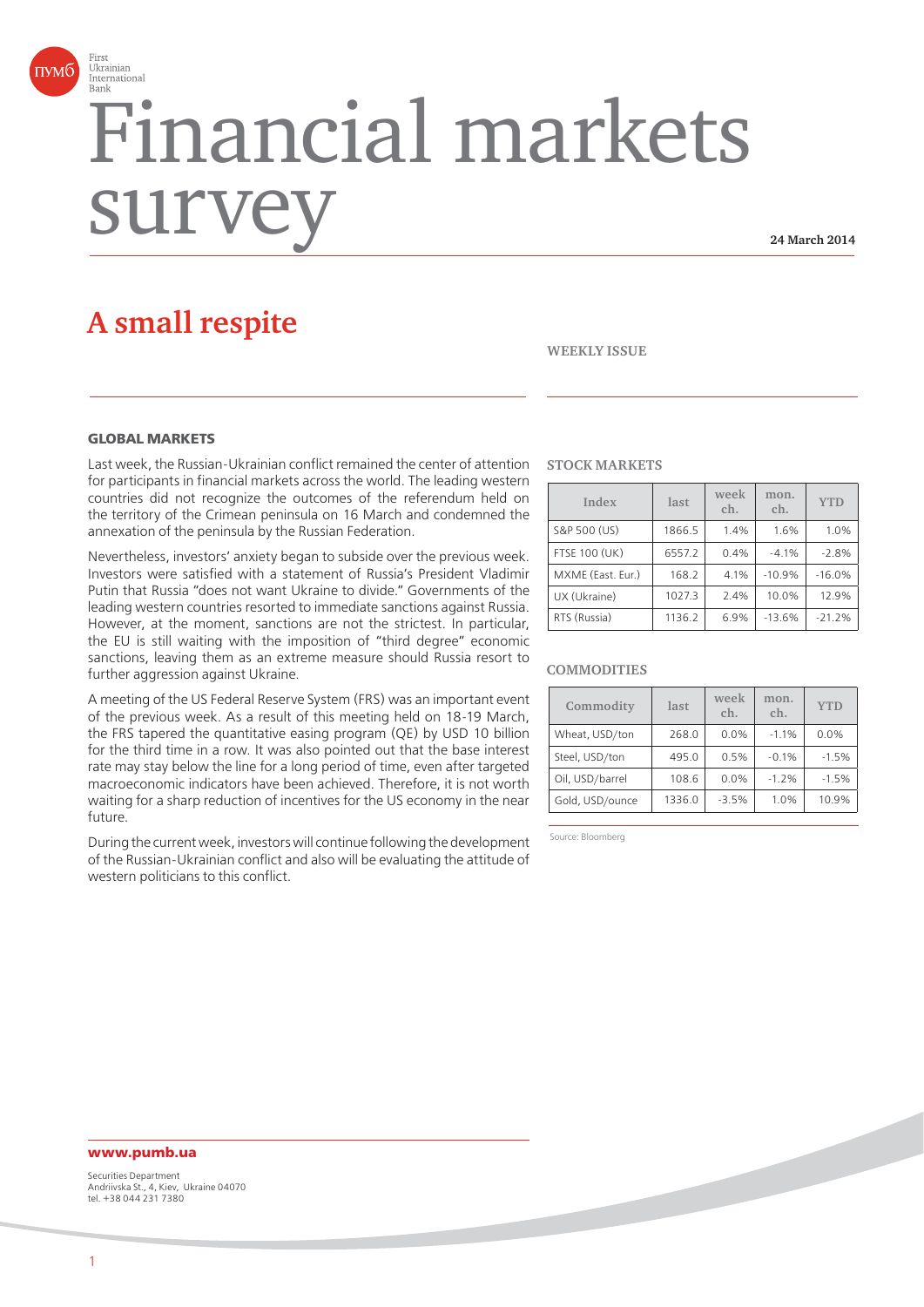

#### **MACROECONOMICS**

Output in processing industry declined 6.6% year-on-year. At the same time, output in steel industry went down 10.9% year-on-year, while output in machine-building dropped 14.8% year-on-year.

Output in mining industry slipped 1.5% because of a decline in mining of iron ores.

#### **BOND MARKET**

Last week, a tender for primary placement of internal government bonds held by the Ministry of Finance on 18 March ended without any results. Two bids were submitted for participation in this tender: one for purchasing internal government bonds maturing in June 2014 and one for purchasing internal government bonds maturing in December 2014. Participants in this tender were willing to purchase the above-mentioned bonds with an earning rate of 21% and 22% per annum respectively. Evidently, the Ministry of Finance considered these earning rates to be too high and did not satisfy both bids.

According to the tender schedule for March, during the current week, a tender should be held on Tuesday, 25 March.

#### **EQUITY MARKET**

The Ukrainian stock market finished the previous week in the green zone. By the end of the previous week, the Ukrainian Exchange (UX) Index grew 2.4% and closed at 1,027.29 points on Friday, 21 March.

On Monday, 17 March, the UX Index fell below 1,000 points because of the news about the results of an illegal referendum carried out in the Autonomous Republic of Crimea. Held with violations of the Ukrainian and international legislation and law, this referendum became a formal ground for the Russian Federation to annex the Crimean Peninsula.

A distinctly negative reaction of western countries towards the outcome of this referendum and Russia's policy, the imposition of political and economic sanctions against Russia, as well as the absence of an open military conflict between Ukraine and Russia helped keep traders on the Ukrainian stock market from forming a downward trend.

#### **FOREIGN EXCHANGE MARKET**

Last week, the Ukrainian foreign exchange market registered growth, which became more dramatic in the second half of the previous week. Trading on the foreign exchange market ranged within the limits of UAH 9.95-10.05/USD on Monday, UAH 10.15-10.25/USD on Tuesday, UAH 10.10-10.20/USD on Wednesday, UAH 10.30-10.40/USD on Thursday, and UAH 10.45-10.60/USD on Friday. The interbank foreign exchange market closed at UAH 10.70-11.00/USD on Friday, 21 March. Last week, the National Bank of Ukraine did not carry out any interventions. Stateowned banks were not active participants in trading. Foreign exchange demand remained rather high.

#### **LATEST MACROECONOMIC DATA**

| Indicator                                    | Value |
|----------------------------------------------|-------|
| Industrial output change in February 2014, % | -37   |
| year-on-year                                 |       |

Source: the State Statistics Service

**THE UX INDEX AND TRADING VOLUME** 



Source: Bloomberg

# **Ukraine**

# **24 March 2014**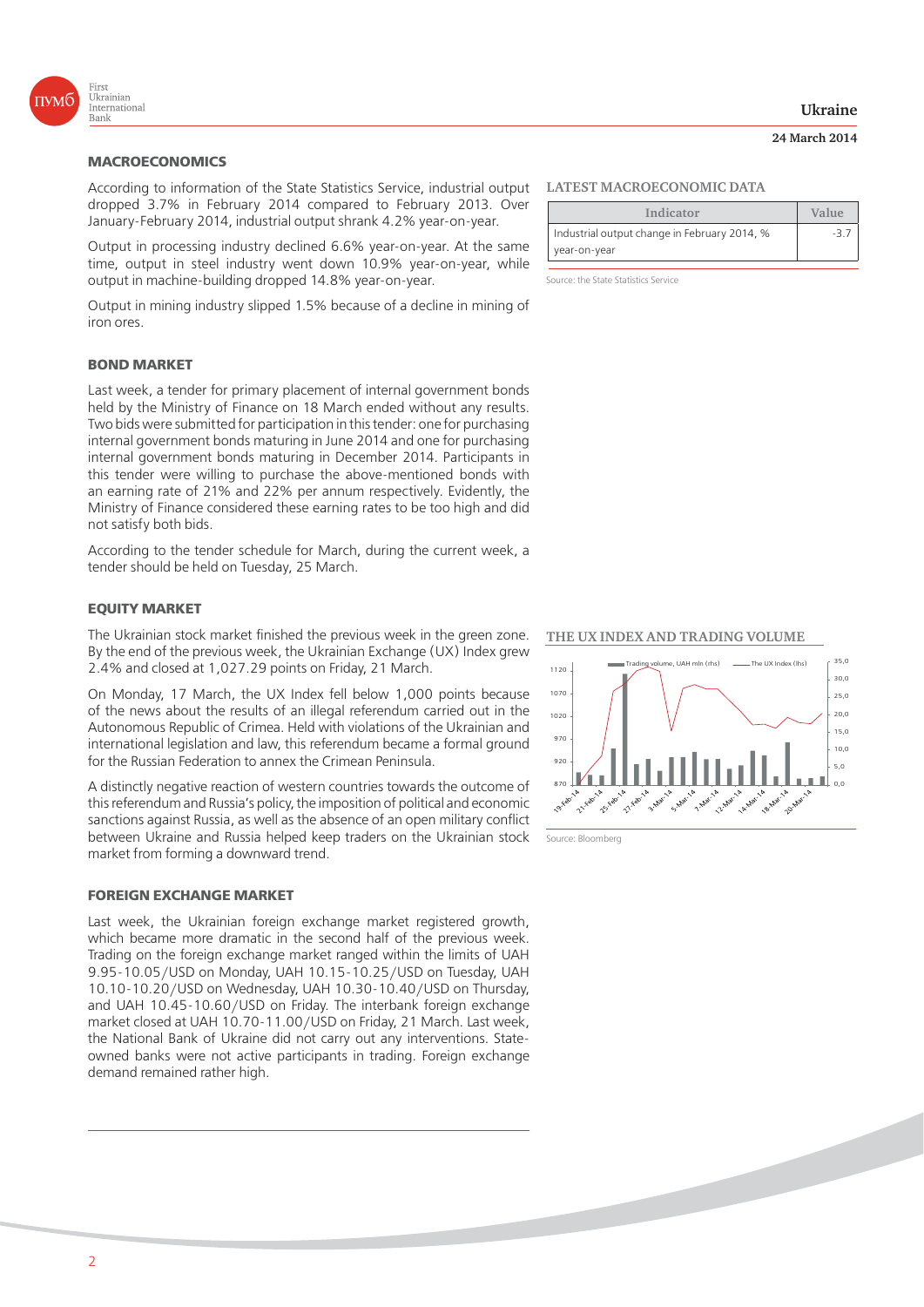

#### **24 March 2014**



At present, the country is waiting for stabilization of the political and economic situation.

The maximum foreign exchange sales volumes were registered on Wednesday, 19 March: above USD 0.9 billion (all currencies), including sales of the American currency alone for more than USD 0.6 billion.

## **INTERBANK LENDING MARKET**

Last week, rates on the interbank lending market went down noticeably. By the end of the previous week, the cost of overnight resources was 0-5%. For the most part of the previous week, the balance on correspondent accounts was relatively high and stood at UAH 27-28 billion. During the previous week, a typical feature of the market was the absence of loans longer than one week, which points to high risks and instability of the market.